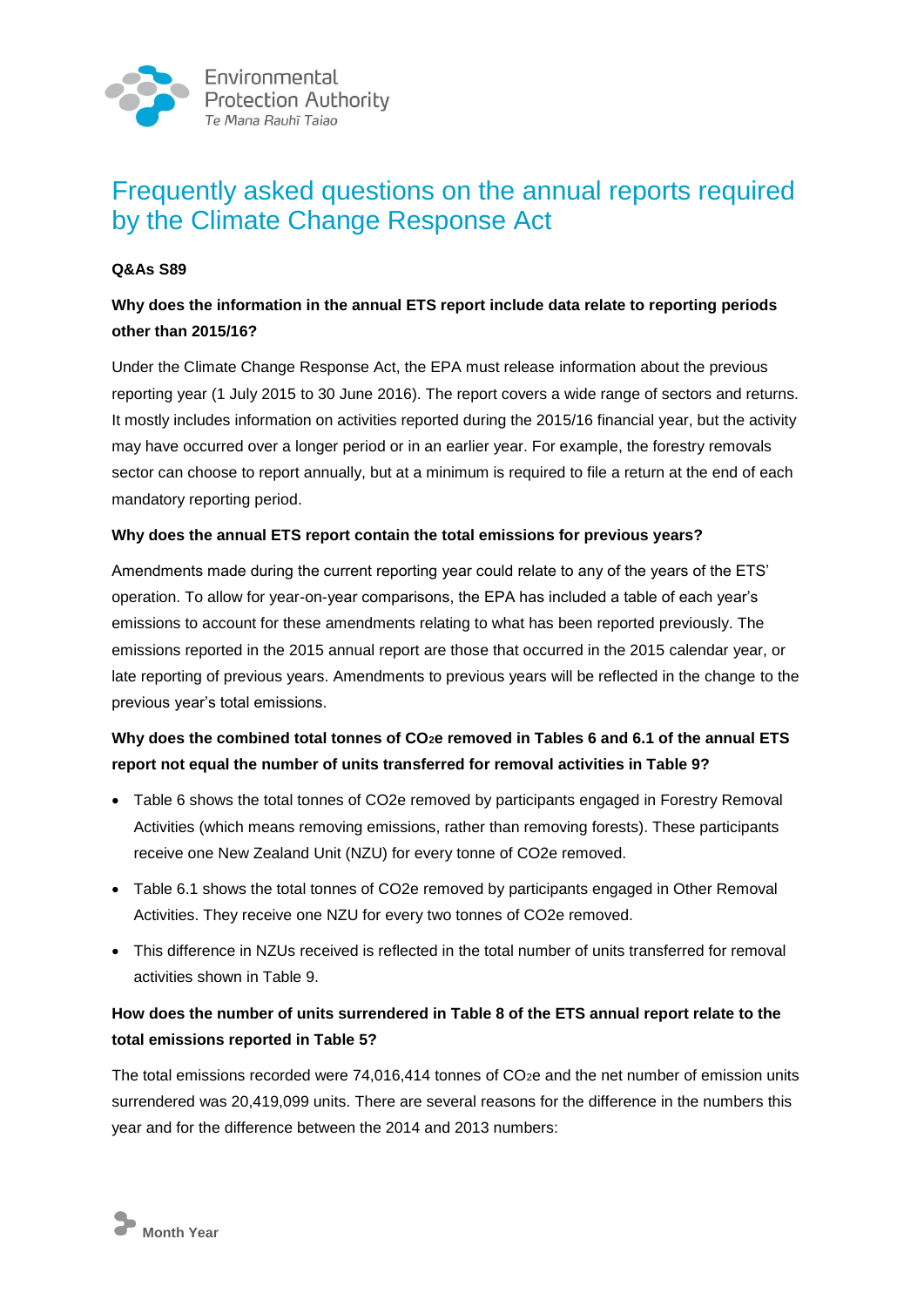- Non-forestry sector participants carrying out activities with unit surrender obligations must surrender one emission unit for every two tonnes of emissions resulting from those activities.
- The tables include late surrenders from the previous year.
- Activities in the agriculture sector have an obligation to report their emissions, but not to surrender emission units for them.

# **Why are the total allocated units in Table 10 of the annual ETS report not broken down into sectors?**

The annual ETS report aggregates information to show the total number of emission units allocated to businesses carrying out eligible activities. Allocation decisions for each applicant are made public on the Ministry for the Environment website and in the New Zealand Gazette.

# **How does the total dollar amount surrendered in Table 11 of the annual ETS report relate to emission units?**

The Climate Change Response Act allows participants to meet their emissions surrender obligations by surrendering emission units, paying \$25 per emission unit, or a combination of the two. In 2014, participants opted to pay a total of \$600 rather than surrender 24 emission units to meet their obligations.

#### **Q&As – S250**

#### **How is the synthetic greenhouse gas levy set?**

The synthetic greenhouse gas (SGG) levy is set out in the Climate Change (Synthetic Greenhouse Gas Levies) Regulations 2013. The regulations specify which products are subject to the levy and the levy amounts. Levy rates are calculated as set out in the Climate Change Response Act 2002.

#### **What happens to the money?**

All money collected is paid to the Ministry for the Environment on behalf of the Crown.

#### **Q&As – Facts &Figures**

## **Why are estimated pre-1990 forest land that did not receive an allocation, and estimated post-1989 forest land not currently registered in the ETS, in Figure 3 different from previous years?**

Numbers are estimates and are regularly revised using the most up-to-date information available. This year's figures reflect the most up-to-date information available at the time of preparing this report.